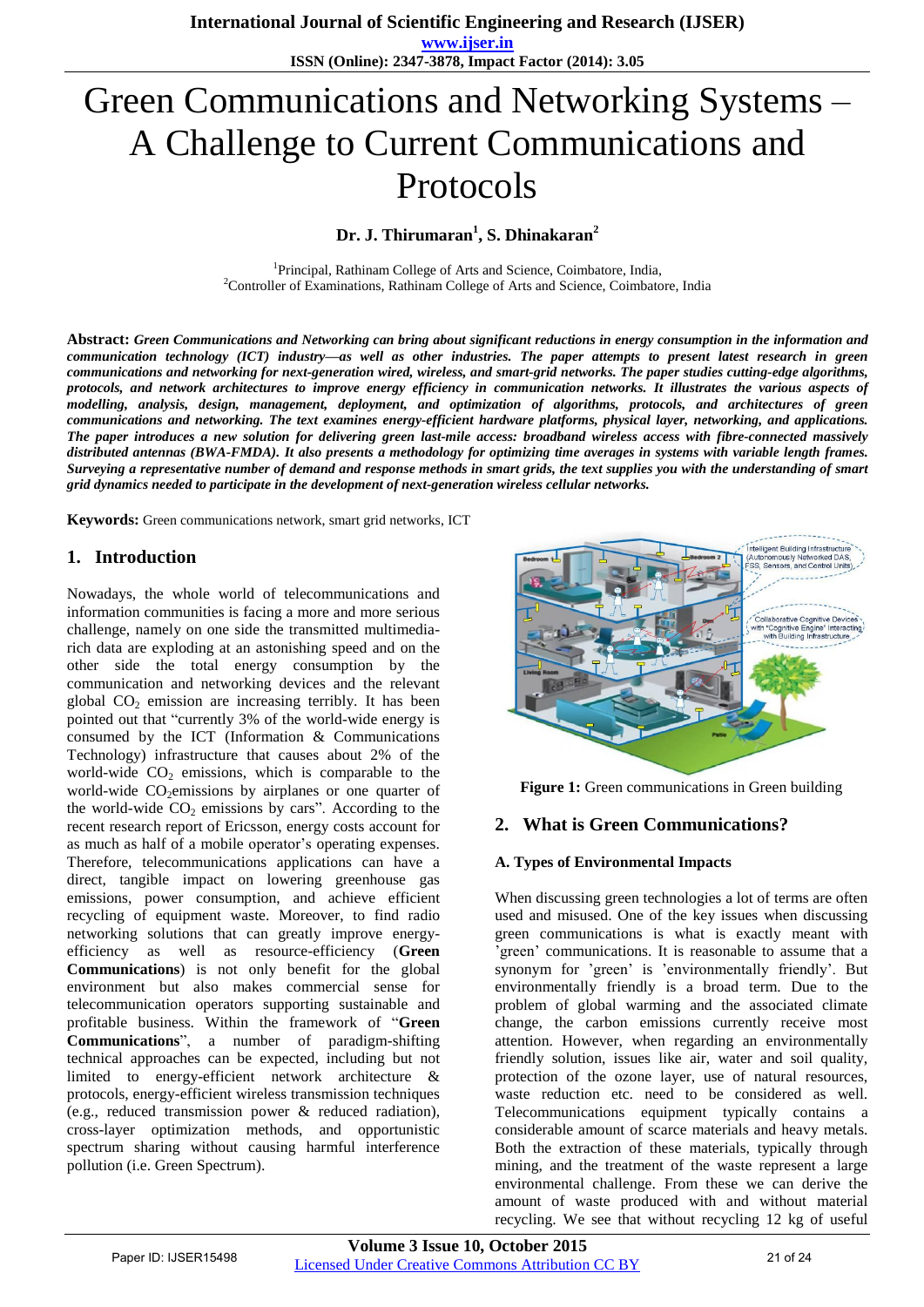## **International Journal of Scientific Engineering and Research (IJSER) www.ijser.in ISSN (Online): 2347-3878, Impact Factor (2014): 3.05**

material for the computer results in 500 kg of mining waste while with recycling this is 93 kg. This means that when considering green technologies the entire life cycle has to be taken into account. A life cycle analysis considers material extraction, production, use, transport and end-oflife as the five phases in the life cycle of a product and all phases should be considered in order to have a complete view of the environmental impact of a product. Next to the concerns about material use in ICT there is the subject of energy consumption. Energy consumption is closely related to carbon emissions. More accurately, when discussing carbon emissions one should consider the anthropogenic greenhouse gas (GHG) emissions. The Kyoto protocol stated 6 major GHGs: carbon dioxide (CO2), methane (CH4), nitrous oxide (N2O), sulfur hexafluoride (SF6), HFCs, and PFCs. These GHGs all have a different global warming potential (GWP) considered for a hundred years horizon. These GWPs are expressed relative to the GWP of carbon dioxide in CO2e (CO2 equivalent). For example, for methane, which has a GWP of 25, an emission with 1 ppmv (parts per million by volume) of methane is equivalent to an emission with 25 ppmv of carbon dioxide. When regarding the energy consumption of ICT equipment this energy consumption is exclusively in electricity consumption (in the use phase of the life cycle). Based on global electricity production statistics, an average of 500 g CO2e/kWh is emitted. However, in reality the CO2e emissions per kWh vary depending on the country or region where the electricity is produced. For example, in Australia the emissions are approximately 875 g CO2e/kWh while in Iceland the emissions are virtually 0. This is due to the technologies used for energy production. Coal and gas installations emit typically between 800 and 950 g CO2e/kWh while renewables do not emit greenhouse gasses. The greenhouse gas emissions for nuclear power are also very low, but this energy source has other environmental issues related to it such as the treatment of nuclear waste.

### **B. Direct and Indirect Impacts**

When analysing environmentally friendly solutions there are both the direct and indirect impacts to consider. Direct impacts are directly related to the implementation of the considered solution. For example, implementing a solution which reduces the energy consumption of a service results in a direct impact. Indirect impacts of solutions are related to the broader consequences of the adoption of the solution. For example, adoption of email may lead to a higher environmental impact of ICT but at the same time reduce the number of letters being sent which in turn leads to less impact of transport, paper usage, etc. Indirect impact reduction typically has a higher potential in limiting environmental issues. However, these reductions are harder to predict as they are dependent on political, financial, informational and behavioural factors. Related to this we wish to point out the rebound effect. A very common strategy in limiting environmental impacts is increasing efficiency. For example, increasing the distance travelled per unit of fuel for a car. The rebound effect states that this increased efficiency decreases the associated cost as well. This will lead to a higher usage of the solution and in turn an increased impact. If we again consider the adoption of email, one could state that by replacing every letter sent by an email we are largely reducing the impact of those letters. There is however not a one-on-one relation between the number of emails sent and the number of letters written before email was adopted. This case demonstrates that predicating the indirect environmental impacts of solutions is a difficult exercise which has to be carried out with great care.

**Carbon Footprint Models and Assumptions:** To quantify the impending mobile footprint, we consider all generations of cellular mobile networks including all end-user equipment accessing the networks, all business activities of the operators running the networks, and the use of fixed network resources as a result of data traffic generated by mobile network users. An overall carbon footprint model for mobile communications can conveniently be broken down into six categories:

- 1)Manufacturing of mobile devices refers to the manufacturing of mobile terminals including low-end phones, Smartphone's, and laptops, based on actual sales in the same year and covering all equipment newly deployed that year.
- 2)Mobile devices operation refers to charging of batteries and standby consumption of chargers left plugged in for all mobile phones and Smartphone. Here, charging and grid operation for laptops (excluding docking stations), extra monitors, and other peripherals are included.
- 3)RAN sites manufacturing and construction means manufacturing of all electronic equipment as well as site equipment like diesel generators and batteries, as well as construction of site infrastructure such as antenna towers and site housings covering all equipment newly deployed each year.
- 4)RAN sites operation refers to the total electricity consumption of base station sites — control sites as well as core sites. A total site view that includes transmission, cooling, rectifiers, backup power, and so on is used. Diesel consumption for off-grid site operation and backup power is also included.
- 5)Operator activities cover operation of offices, stores, vehicle fleet, and business travel related to all operators' business activities.
- 6)Data centers and data transport refers to the use or allocation of other network resources based on the data traffic generated by mobile network users.

**Mobile Devices:** We consider three categories of devices accessing the network: regular mobile phones, smartphones, and laptops. Modelling of the footprint of regular mobile phones is based on "cradle to gate" LCA studies of mobile phone manufacturing including the transport to the customers resulting in an average of 18 kg CO2e/device. The operation is estimated to 2 kWh/year based on charging every 60th hour equal to 40 percent of battery capacity every day and a standby scenario of 50 percent of the remaining time. It must be noted that modern mobile phone chargers have low stand-by power consumption in the order of 0.1 W. According to recent trends, it is reasonable to assume that both the manufacturing and operation emissions remain constant; that is, technological improvements on the component level are used for provision of phones with better performance and more functions. Corresponding values for the category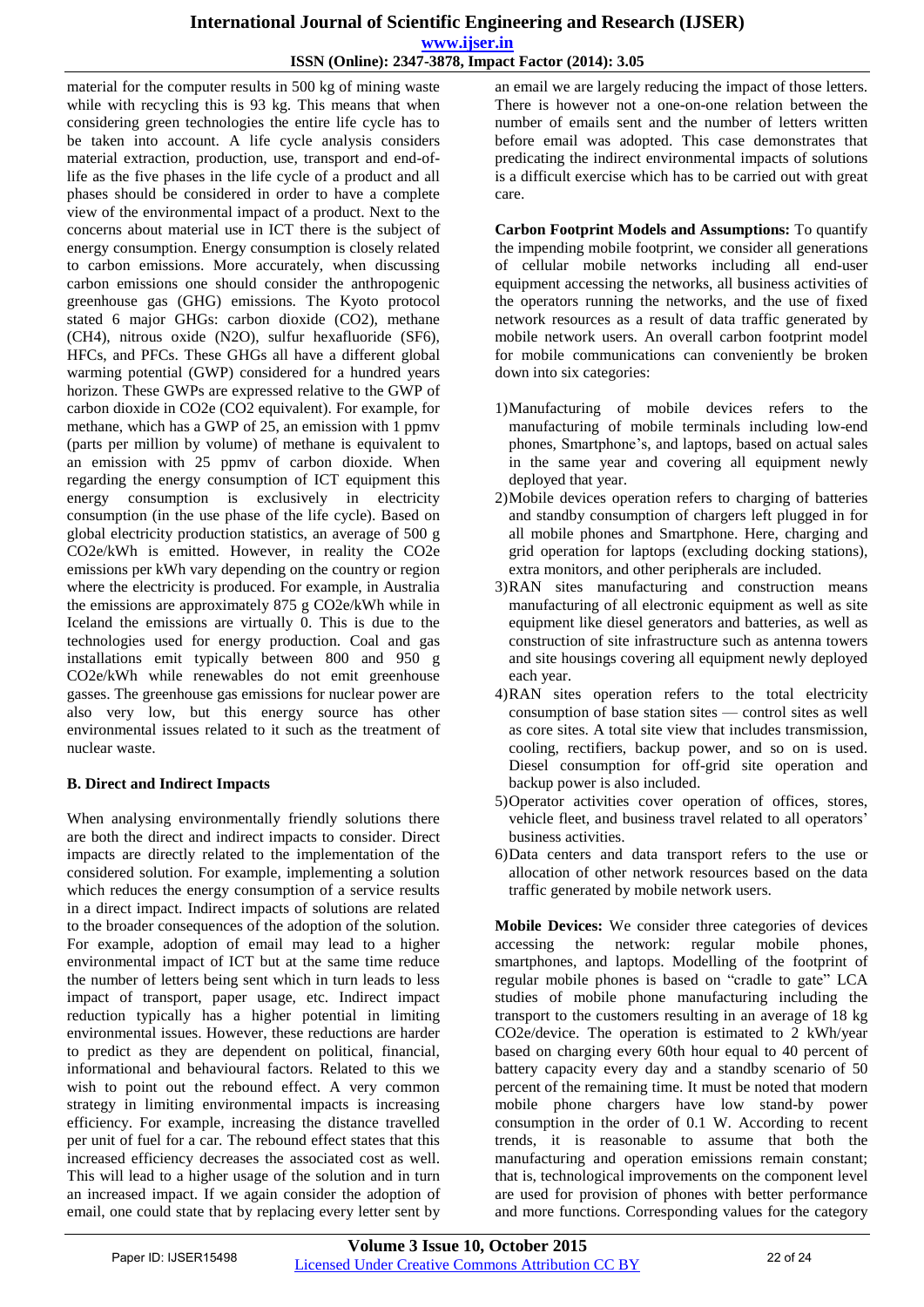of smartphones are 30 kg CO2e for manufacturing and 7 kWh/year for operation. The same assumptions and principles used for regular mobile phones also apply to smartphones. Based on a comprehensive review of LCA studies of personal computers, the manufacturing related emissions of laptops can be estimated to 240 kg CO2e/average device. The electricity consumption of the average annual use can be estimated to be 40 kWh in 2007. Based on current trends, we project that manufacturing and operation emissions of laptops decrease by five percent per year.

**Radio Access Networks:** Concrete figures of the carbon footprint of site manufacturing and construction for the radio access network (RAN) are based on a complete LCA of network equipment. Figures on emissions and energy consumption due to RAN site operation, operator activities, data centre operation, and data transport are based on a broad operator investigation covering networks that service about 40 percent of global subscriptions. In 2007, the RAN electricity consumption per average subscription was about 17 kWh. The construction of new base station sites every year as well as the removal of old site equipment is taken into account throughout the period of study. Surveying existing network equipment reveals that annual electricity consumption of new base station sites decreases about 8 percent on average compared to equipment installed the year before due to technological advances. This average figure is an overall estimate inclusive of all developments in power amplifiers, digital remote and small outdoor RBSs as well as the growing share of 3G base stations. In this regard, the base station model must be seen as an average of the mix of installed product. For predictions until 2020, we assume that the 8 percent/year trend continues over the study period and refer to it as continuous improvements. Under these assumptions and taking into account installation of new and removal of old equipment each year, the global average of base station site power amounts to about 1.7 kW in 2007 and reduces to about 1.2 kW in 2020. The study further assumes a roll-out model assuming between 600,000 and 675,000 sites newly deployed, and up to 300,000 sites taken out of service each year.

**Femto Cells:** The power consumption of a femto cell today is around 10 W, it will be around 6 W in 2012, and it can be assumed that a femto cell in 2020 will still consume about 5 W (if the power consumption for the fixed line connection is also included). An estimated number of 100 million femto cells in 2020 will consume about 4.4 TWh/year, which is less than 5 percent than consumed by the global RAN. Given this rather small impact and high uncertainty of deployment estimates, we exclude femto cells in the RAN energy consumption model. While femto cells consume a rather small amount of energy, their positive impact on data traffic and capacity, resulting in an energy consumption decrease, could indeed be larger.

#### **Three Key Factors – Power, Environment and Green Spur the Telecommunications Industry into "Green Action"**

• Energy costs account for as much as half of a mobile operator's operating expenses, so radio network solutions that improve energy efficiency are not only good for the environment, they also make commercial sense for operators and support sustainable, profitable business. These costs are rising, in some cases dramatically, due to high-usage data centres and mobile network expansion, particularly into rural.

• Environmental and energy cost concerns give rise to a number of sizable business opportunities to service providers - video and audio-conferencing, international connectivity, Ethernet LAN/IP VPN(IP Virtual Private Network), storage, power line communications, storage, RFID tracking, and intelligent transport.

New Directions: To fundamentally improve energy efficiency of wireless systems, a holistic view is required. Fundamental research problems remain in this area. The first step to solve those problems is to develop a clear understanding on energy consumption in current wireless networks in a wide range of scenarios. Most likely any energy saving solution comes with certain cost. The energy saving achieved in some components of a network may cause additional energy consumption in other components. Solutions need to be carefully evaluated from a holistic view, with all impacts taken into account. Another challenge is to derive energy efficient metrics accurately and efficiently quantifying energy consumption. Those metrics are the key to evaluate energy saving solutions. The basic form of energy efficiency metrics is Bit/Joule or Joule/Bit. It is not always easy to get that figure when the measurement is not possible. Other metrics, for instance, km2/W or subscribers/W for cellular system, can be used. Note that measuring those metrics may cost additional energy.

One of the key research problems in energy saving is to make energy consumption scale with the traffic load, and further with services. It is a goal that can only be achieved using a holistic solution across all layers of protocol stack and heterogeneous networks. Novel architecture and methods are demanded, most likely cross the boundary of currently isolated systems.

## **3. Conclusion**

This article provides an overview of energy consumption problems in wireless access networks and describes network energy saving techniques proposed for the LTE system. It is identified that the common energy consumption problem in an RBS of a wireless access system is the energy scaling traffic load problem. This problem can be tackled by solutions from the time, frequency, and spatial domains. As most solutions only focus on a single RBS, we believe the most promising solutions are those that apply hybrid techniques cross multiple systems/networks. The energy saving problem cross multiple systems/networks is less understood. More efforts are needed from the modelling to specific solutions. As wireless access networks experience exponential growth worldwide, it is important to make EE a high priority in the design and development of wireless access networks.